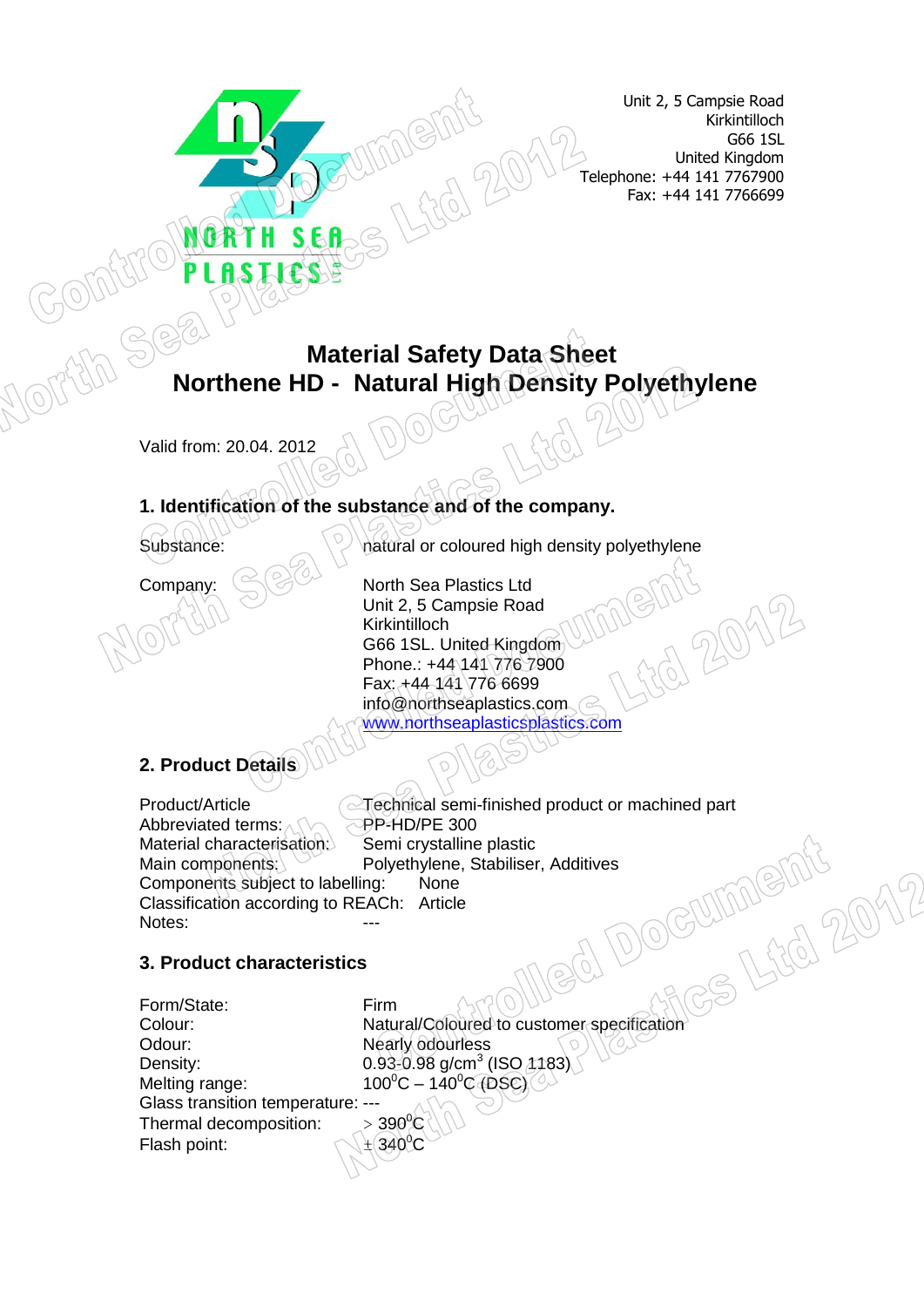Ignition temperature:  $> 350^{\circ}$ C Notes:

#### **4. Danger warnings**

Special risks for mankind and the environment: None Notes:

### **5. Handling and Storage**

Handling: Product can be worked with commercial machines and tools.

Before machining the product should have been stored at room temperature and/or be stored for a minimum of 24 hours under normal climatic conditions. Storage: Horizontally, dry, protected against frost and climatic influences.

Safety measures: Notes:

## **6. Transpor**

Notes:

Transport:  $\bigcirc$  Non dangerous goods according to the transport regulations. Secure against slipping.

## **7. Fire fighting measures**

Suitable extinguishing agents: Water, foam, carbon dioxide  $(CO<sub>2</sub>)$ , dry powder extinguishing agents.

Potential combustible products: CO, CO<sub>2</sub> Necessary protection equipment: Complete protection equipment for fire-brigade Use self-contained air respirators during strong smoke

and steam development.

Notes: Molten product has to be cooled with water. Fire to local instructions.

#### **8. Disposal references**

|                                       | residues must be collected and disposed of according<br>to local instructions.                                               |
|---------------------------------------|------------------------------------------------------------------------------------------------------------------------------|
| 8. Disposal references                |                                                                                                                              |
| Recyclability:<br>EC Waste catalogue: | Check possibility of recycling<br>The product is classified in accordance with the<br>European-Waste Catalogue (EWC) as "Not |
| EC Waste code no.:                    | Dangerous".<br>Plastics shavings and turnings<br>120105<br>Plastics of separately collected fractions<br>200139              |
| Waste removal:                        | Can be recycled and/or has to be conveyed to a<br>suitable dump or a suitable combustion plant.                              |
| Notes:                                |                                                                                                                              |

## **9. References to marking, guidelines and regulations**